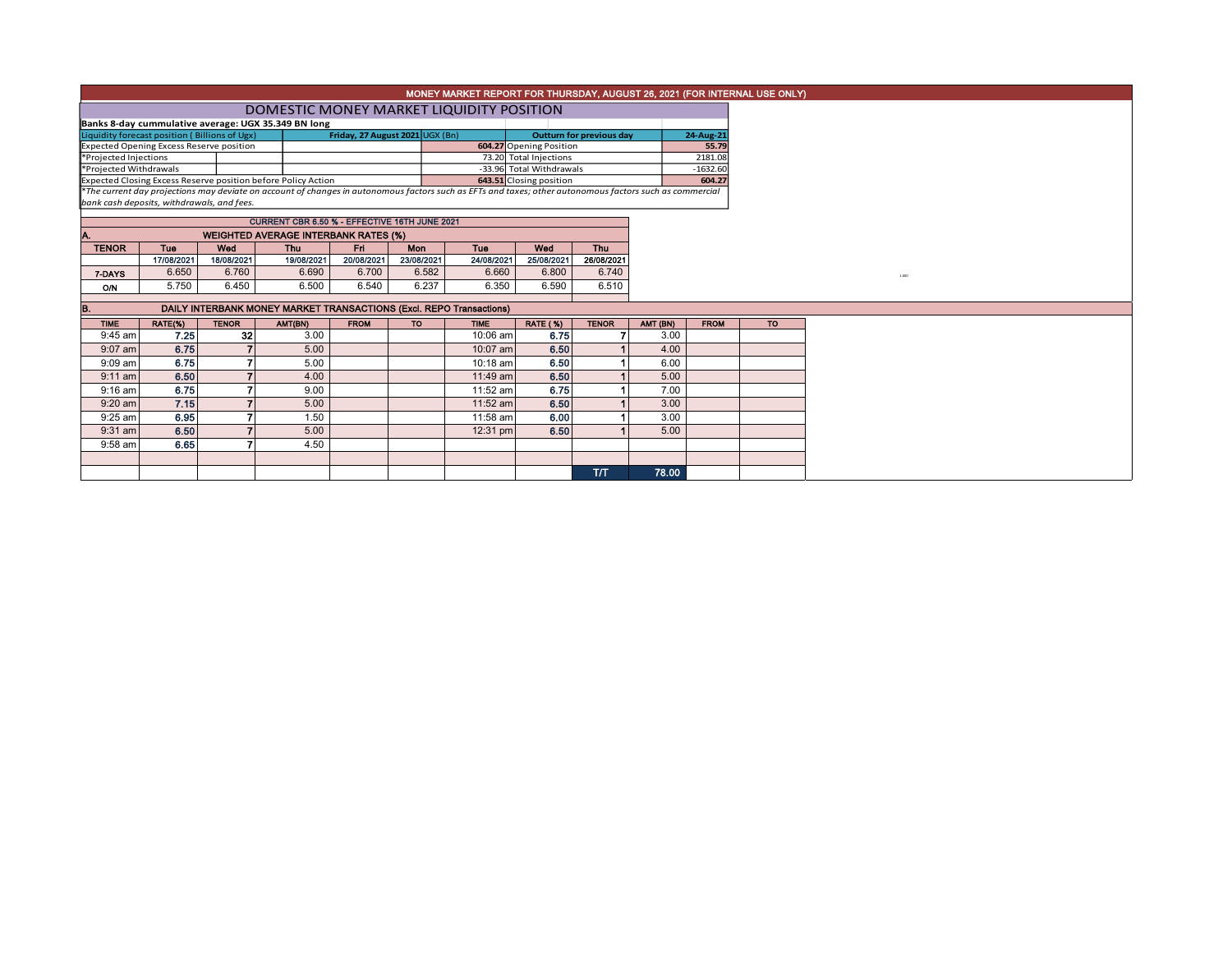| C.                                                                                                                                                                   |                                                                                                            |                         |                                                                                   |                          |                            | <b>CBR AND THE 7- DAY WAR INTERBANK RATES</b>                                  |                 |                |              |                |            |            |  |  |  |
|----------------------------------------------------------------------------------------------------------------------------------------------------------------------|------------------------------------------------------------------------------------------------------------|-------------------------|-----------------------------------------------------------------------------------|--------------------------|----------------------------|--------------------------------------------------------------------------------|-----------------|----------------|--------------|----------------|------------|------------|--|--|--|
| 9.500                                                                                                                                                                |                                                                                                            |                         |                                                                                   |                          |                            |                                                                                |                 |                |              |                |            |            |  |  |  |
| 9.000<br>8.500                                                                                                                                                       |                                                                                                            |                         |                                                                                   |                          |                            |                                                                                |                 |                |              |                |            |            |  |  |  |
| 8.000                                                                                                                                                                |                                                                                                            |                         |                                                                                   |                          |                            |                                                                                |                 |                |              |                |            |            |  |  |  |
| 7.500                                                                                                                                                                |                                                                                                            |                         |                                                                                   |                          |                            |                                                                                |                 |                |              |                |            |            |  |  |  |
| 7.000                                                                                                                                                                | <u> Dooraanaan Sidaan Sidaan Sidaa</u>                                                                     |                         |                                                                                   |                          |                            |                                                                                |                 |                |              |                |            |            |  |  |  |
| 6.500                                                                                                                                                                |                                                                                                            |                         |                                                                                   |                          |                            |                                                                                |                 |                |              |                |            |            |  |  |  |
| 6.000                                                                                                                                                                |                                                                                                            |                         |                                                                                   |                          |                            |                                                                                |                 |                |              |                |            |            |  |  |  |
| 5.500<br>5.000                                                                                                                                                       |                                                                                                            |                         |                                                                                   |                          |                            |                                                                                |                 |                |              |                |            |            |  |  |  |
| 4.500                                                                                                                                                                |                                                                                                            |                         |                                                                                   |                          |                            |                                                                                |                 |                |              |                |            |            |  |  |  |
| 4.000                                                                                                                                                                |                                                                                                            |                         |                                                                                   |                          |                            |                                                                                |                 |                |              |                |            |            |  |  |  |
|                                                                                                                                                                      | 12/08/2021                                                                                                 | 13/08/2021              | 16/08/2021                                                                        | 17/08/2021               |                            | 18/08/2021<br>19/08/2021                                                       |                 | 20/08/2021     | 23/08/2021   | 24/08/2021     | 25/08/2021 | 26/08/2021 |  |  |  |
|                                                                                                                                                                      |                                                                                                            |                         |                                                                                   |                          |                            |                                                                                |                 |                |              |                |            |            |  |  |  |
|                                                                                                                                                                      |                                                                                                            |                         |                                                                                   |                          |                            |                                                                                |                 |                |              |                |            |            |  |  |  |
|                                                                                                                                                                      |                                                                                                            |                         |                                                                                   |                          |                            | • Overnight WAR -7-day WAR - CBR rate -Upper bound -Lower bound                |                 |                |              |                |            |            |  |  |  |
| D.                                                                                                                                                                   |                                                                                                            |                         |                                                                                   |                          |                            | MONETARY POLICY OPERATIONS MATURITIES PROFILE: (02-SEP- 2021 TO 30-SEPT- 2021) |                 |                |              |                |            |            |  |  |  |
| <b>DATE</b>                                                                                                                                                          | <b>THUR</b>                                                                                                | <b>THUR</b>             | <b>THUR</b>                                                                       | <b>THUR</b>              | <b>THUR</b>                | <b>TOTAL</b>                                                                   |                 |                |              |                |            |            |  |  |  |
|                                                                                                                                                                      | 02-Sep-21                                                                                                  | 09-Sep-21               | 16-Sep-21                                                                         | 23-Sep-21                | 30-Sep-21                  |                                                                                |                 |                |              |                |            |            |  |  |  |
| <b>REPO</b>                                                                                                                                                          | 1,162.45                                                                                                   | $\sim$                  | $\overline{\phantom{a}}$                                                          | $\overline{\phantom{a}}$ | $\overline{\phantom{a}}$   | 1,162.45                                                                       |                 |                |              |                |            |            |  |  |  |
| <b>REV REPO</b>                                                                                                                                                      | $\sim$                                                                                                     | $\sim$                  | $\sim$                                                                            | $\sim$                   | $\sim$                     | $\sim$                                                                         |                 |                |              |                |            |            |  |  |  |
| <b>DEPO AUCT</b>                                                                                                                                                     | $\sim$                                                                                                     | 135.30                  | $\sim$                                                                            | 450.10                   | $\sim$                     | 585.40                                                                         |                 |                |              |                |            |            |  |  |  |
| 1.162.45<br>135.30<br><b>TOTALS</b><br>450.10<br>1,747.85<br>$\sim$<br>$\sim$<br>Total O/S Deposit Auction balances held by BOU up to 07 October Q912021: UGX 908 BN |                                                                                                            |                         |                                                                                   |                          |                            |                                                                                |                 |                |              |                |            |            |  |  |  |
|                                                                                                                                                                      |                                                                                                            |                         | Total O/S Repo, Reverse Repo & Deposit Auction balances held by BOU: UGX 2,071 BN |                          |                            |                                                                                |                 |                |              |                |            |            |  |  |  |
|                                                                                                                                                                      | (EI) STOCK OF TREASURY SECURITIES                                                                          |                         |                                                                                   |                          | Eii)                       | <b>MONETARY POLICY MARKET OPERATIONS</b>                                       |                 |                |              |                |            |            |  |  |  |
|                                                                                                                                                                      |                                                                                                            |                         |                                                                                   |                          |                            | (VERTICAL REPOS, REV-REPOS & DEPOSIT AUCTIONS)                                 |                 |                |              |                |            |            |  |  |  |
|                                                                                                                                                                      | LAST TBIILS ISSUE DATE: 19-AUGUST-2021<br>On-the-run O/S T-BILL STOCKs (Bns-UGX)<br>6,489.24<br>27/08/2021 |                         |                                                                                   |                          |                            | <b>ISSUE DATE</b>                                                              | <b>AMOUNT</b>   | <b>WAR</b>     | <b>RANGE</b> | <b>TENOR</b>   |            |            |  |  |  |
|                                                                                                                                                                      | 20,526.79<br>On-the-run O/S T-BONDSTOCKs(Bns-UGX)                                                          |                         |                                                                                   | 27/08/2021 REPO          |                            | $02$ -Aug                                                                      | 418.00          | 6.500          |              |                |            |            |  |  |  |
| 27.016.03<br>TOTAL TBILL & TBOND STOCK- UGX                                                                                                                          |                                                                                                            |                         |                                                                                   | <b>REPO</b>              | $04 - Aug$                 | 225.50                                                                         | 6.500           |                |              |                |            |            |  |  |  |
| O/S=Outstanding                                                                                                                                                      |                                                                                                            |                         |                                                                                   |                          | <b>REPO</b>                | $05-Auq$                                                                       | 1,501.00        | 6.500          |              |                |            |            |  |  |  |
| <b>MATURITY</b>                                                                                                                                                      | <b>TOTAL STOCK YTM (%)</b>                                                                                 |                         | <b>CHANGE IN</b>                                                                  |                          | <b>REPO</b>                | 09-Aug                                                                         | 143.00          | 6.500          |              | 3              |            |            |  |  |  |
|                                                                                                                                                                      | (BN UGX)                                                                                                   | AT CUT OFF <sup>®</sup> | YTM (+/-)                                                                         |                          | <b>DAUT</b>                | $12-Auq$                                                                       | 59.02           | 7.384          |              | 84             |            |            |  |  |  |
| 91                                                                                                                                                                   | 94.20                                                                                                      | 6.825                   | $-0.473$                                                                          |                          | <b>DAUT</b>                | 12-Aug                                                                         | 79.74           | 7.003          |              | 56             |            |            |  |  |  |
| 182                                                                                                                                                                  | 435.51                                                                                                     | 8.751                   | $-0.118$                                                                          |                          | <b>DAUT</b>                | $12 - A u$                                                                     | 84.85           | 6.906          |              | 28             |            |            |  |  |  |
| 364                                                                                                                                                                  | 5,959.53                                                                                                   | 9.700                   | $-0.452$                                                                          |                          | <b>REPO</b>                | 12-Aug                                                                         | 1,474.00        | 6.500          |              | $\overline{7}$ |            |            |  |  |  |
| 2YR                                                                                                                                                                  | $\sim$                                                                                                     | 11.500                  | $-1.500$                                                                          |                          | <b>REPO</b>                | 16-Aug                                                                         | 482.50          | 6.500          |              | 3              |            |            |  |  |  |
| 3YR                                                                                                                                                                  | $\sim$                                                                                                     | 11.390                  | $-1.410$                                                                          |                          | <b>REPO</b>                | 18-Aug                                                                         | 142.50          | 6.500          |              |                |            |            |  |  |  |
| 5YR                                                                                                                                                                  | 1,589.27                                                                                                   | 13.409                  | $-1.691$                                                                          |                          | <b>REPO</b>                | $19-Auq$                                                                       | 1,641.00        | 6.500          |              | $\overline{7}$ |            |            |  |  |  |
| <b>10YR</b><br>15YR                                                                                                                                                  | 9,703.84                                                                                                   | 13.739                  | $-2.231$<br>$-0.310$                                                              |                          | <b>DAUT</b><br><b>DAUT</b> | 26-Aug                                                                         | 358.08<br>39.58 | 6.998<br>6.950 |              | 28             |            |            |  |  |  |
| <b>20YR</b>                                                                                                                                                          | 7,946.63<br>1,287.05                                                                                       | 14.090<br>15.950        | $-1.040$                                                                          |                          | <b>DAUT</b>                | 26-Aug<br>26-Aug                                                               | 54.34           | 7.299          |              | 56<br>84       |            |            |  |  |  |
|                                                                                                                                                                      |                                                                                                            |                         |                                                                                   |                          | <b>REPO</b>                | $26 - A u$                                                                     | 1,161.00        | 6.500          |              | $\overline{7}$ |            |            |  |  |  |
|                                                                                                                                                                      | Cut OFF is the lowest price/ highest yield that satisfies the auction awarded amount.                      |                         |                                                                                   |                          |                            |                                                                                |                 |                |              |                |            |            |  |  |  |
|                                                                                                                                                                      |                                                                                                            |                         |                                                                                   |                          |                            | WAR-Weighted Average Rate                                                      |                 |                |              |                |            |            |  |  |  |